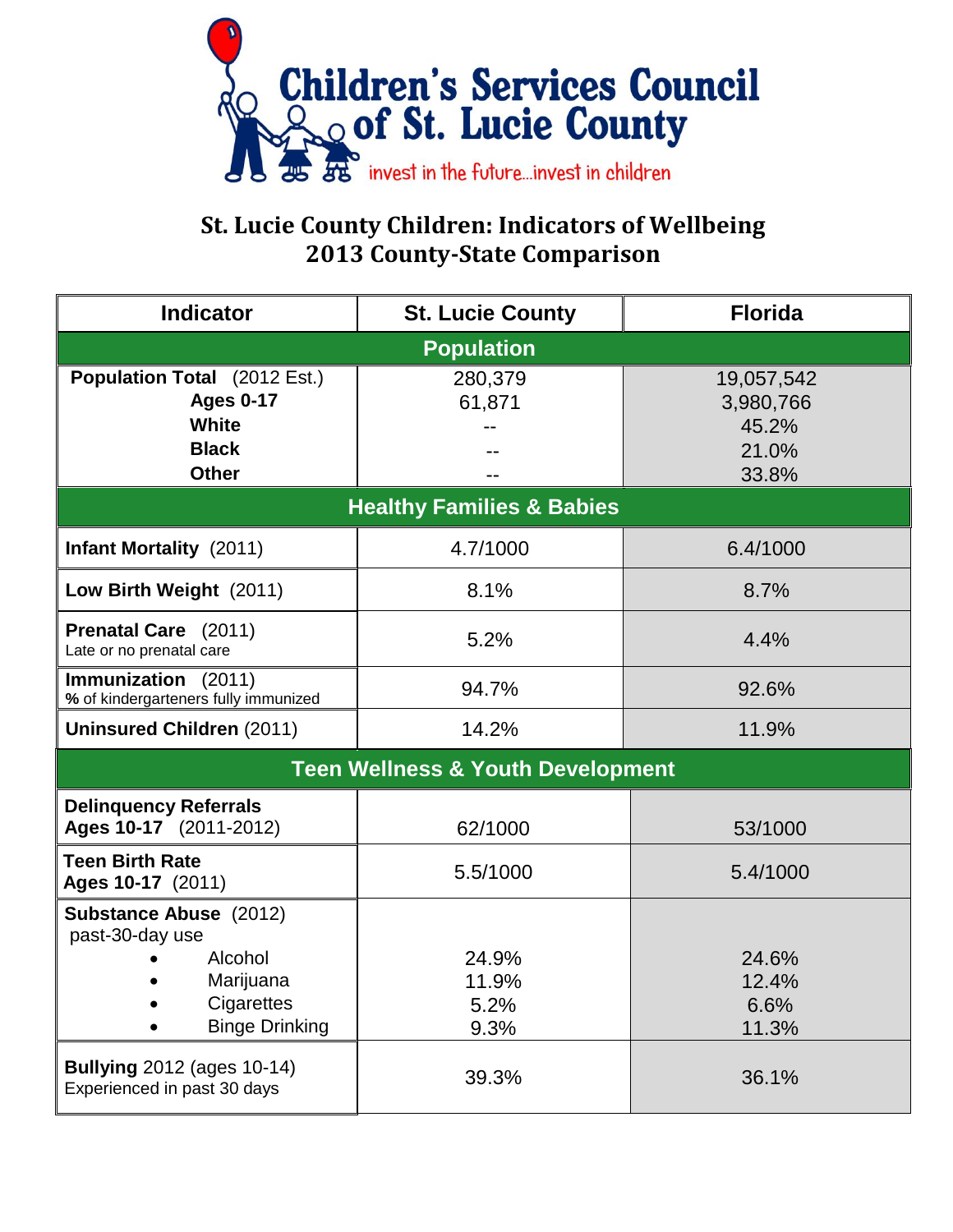

## **St. Lucie County Children: Indicators of Wellbeing 2013 County-State Comparison**

| <b>Indicator</b>                                                              | <b>St. Lucie County</b>          |                   | <b>Florida</b>     |                   |  |  |
|-------------------------------------------------------------------------------|----------------------------------|-------------------|--------------------|-------------------|--|--|
| <b>School Readiness and School Success</b>                                    |                                  |                   |                    |                   |  |  |
| Kindergarten Readiness (2012)                                                 | <b>ECHOS Ready</b>               | <b>FAIR Ready</b> | <b>ECHOS Ready</b> | <b>FAIR Ready</b> |  |  |
|                                                                               | 90%                              | 70%               | 91%                | 71%               |  |  |
| <b>FCAT 2.0 Reading (2012)</b>                                                | % Scoring Satisfactory and Above |                   |                    |                   |  |  |
| $5th$ Grade                                                                   | 54%                              |                   | 57%                |                   |  |  |
| 8 <sup>th</sup> Grade                                                         | 51%                              |                   | 56%                |                   |  |  |
| 10 <sup>th</sup> Grade                                                        | 45%                              |                   | 51%                |                   |  |  |
| <b>FCAT 2.0 Math (2012)</b>                                                   | % Scoring Satisfactory and Above |                   |                    |                   |  |  |
| $5th$ Grade                                                                   | 50%                              |                   | 58%                |                   |  |  |
| 8 <sup>th</sup> Grade                                                         | 53%                              |                   | 59%                |                   |  |  |
| 10 <sup>th</sup> Grade                                                        | 57%                              |                   | 34%                |                   |  |  |
| <b>Graduation Rate (2012)</b>                                                 | 70.6%                            |                   | 74.5%              |                   |  |  |
| Drop Out Rate (2012)                                                          | 2.1%                             |                   | 1.9%               |                   |  |  |
| <b>School Absences 21+ Days</b><br>(2012)                                     | 13.9%                            |                   |                    |                   |  |  |
| <b>Family Building and Strengthening</b>                                      |                                  |                   |                    |                   |  |  |
| Child Maltreatment (2011-12)                                                  | 13.3/1000                        |                   | 13.2/1000          |                   |  |  |
| <b>Children Living Below Poverty</b><br>(2011) U.S. Census Poverty Thresholds | 31.7%<br>25.1%                   |                   |                    |                   |  |  |
| Unemployment (2012)<br>Annual Average                                         | 11.3%                            |                   | 8.6%               |                   |  |  |
| Free & Reduced Lunch (2012)                                                   | 62.8%<br>57.5%                   |                   |                    |                   |  |  |